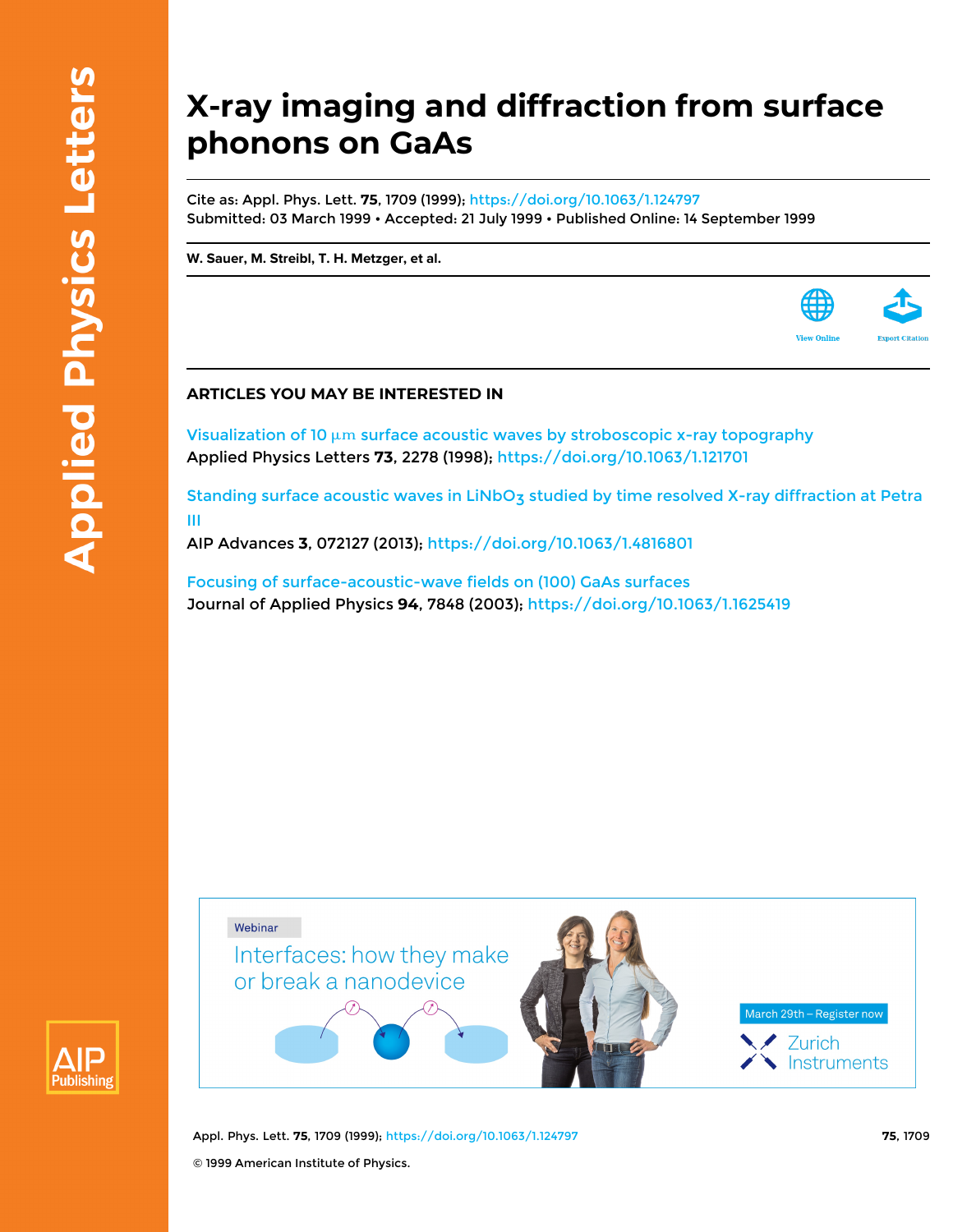## **X-ray imaging and diffraction from surface phonons on GaAs**

W. Sauer,<sup>a)</sup> M. Streibl, T. H. Metzger, A. G. C. Haubrich, S. Manus, A. Wixforth, and J. Peisl

*Sektion Physik and CeNS, Ludwig-Maximilians-Universita¨t Mu¨nchen, D-80539 Mu¨nchen, Germany*

A. Mazuelas, J. Härtwig, and J. Baruchel *ESRF, BP 220, F-38043 Grenoble, France*

(Received 3 March 1999; accepted for publication 21 July 1999)

Surface acoustic waves  $(SAWs)$  are excited on the GaAs  $(001)$  surface by using interdigital transducers, designed for frequencies of up to 900 MHz. The emitted phonons with wavelengths down to 3.5  $\mu$ m are visualized and characterized by combined x-ray diffraction techniques. Using stroboscopic topography, the SAW emission of a parallel and a focusing transducer geometry are imaged. High-resolution x-ray diffraction profiles show up to 12 phonon-induced satellite reflections besides the GaAs (004) reflection, with a width of 9 arcsec each. The diffraction pattern is simulated numerically, applying the kinematical scattering theory to a model crystal. From fits to measured diffraction profiles at different excitation voltages, the SAW amplitudes were calculated and found to be in the sub-nm range. © 1999 *American Institute of Physics*. [S0003-6951(99)01538-7]

Phonon excitations in crystals have been investigated for some time by x-ray, neutron, and light diffraction methods. Of interest is the visualization of the wave field and the determination of the amplitude of the surface wave. Possible applications are tunable monochromators for x rays<sup>1</sup> or neutrons.<sup>2</sup> Surface acoustic waves  $(SAWs)$  on the most prominent SAW material  $LiNbO<sub>3</sub>$  were studied by different x-ray methods: topography in the MHz frequency region<sup>3,4</sup> and at 300 MHz. <sup>5</sup> Under grazing incidence angles, x-ray beam modulation was demonstated and the influence on surface reflections was shown.<sup>7,8</sup>

In this letter, we describe diffraction experiments under SAW excitation on GaAs. The orientation of the surface is  $(001)$  and the direction of SAW propagation is  $[110]$ . The efficiency of both parallel and focusing transducers is demonstrated and it is shown that the mechanical amplitudes below 1 nm can be detected. Due to its properties as a direct band-gap semiconductor, GaAs is a very promising material for further SAW applications,<sup>9</sup> as well as a material for a SAW-tunable x-ray monochromator.

The synchrotron x-ray source at the European Synchrotron Radiation Facility (ESRF), Grenoble, offers the possibility to perform time-resolved experiments. In the 16-bunch mode, out of 992 positions, only 16 uniformly distributed positions of the ring are populated by electron bunches. One bunch packet passes the insertion device in less than 100 ps. In this mode of operation, the source provides well-defined x-ray pulses with a repetition frequency of 5.68 MHz. As shown in Fig. 1, the driver frequency of the synchrotron was multiplied 102 times by a phase-locked loop (PLL), amplified, and used as excitation frequency for the SAW device. This implicates that the surface wave is always in phase to the light pulses and one obtains a standing image of the propagating wave. The large x-ray spot size of  $45\times15$  mm<sup>2</sup> at the topography beamline allows us to illuminate the whole sample surface. For both topography and high-resolution diffraction, the energy was adjusted by a double-crystal  $Si(111)$ monochromator to  $12$  keV. Using the symmetric  $(004)$  reflection of the GaAs single crystal, the penetration depth of the x rays is below 5  $\mu$ m and about the same as the penetration depth of the surface acoustic wave.

In Fig.  $2(a)$ , an image obtained from a sample with a parallel transducer structure is shown. Due to the projection of the sample surface at the Bragg angle of 20.7°, the image is compressed and tilted in the vertical direction. The SAWpropagation direction  $[110]$  is indicated, and the SAW is imaged by a strain-induced variation in contrast with the same period as the wavelength,  $\Lambda_{\text{SAW}}=5 \mu \text{m}$ . The vertical line on the right marks the edge of the transducer. Beyond the SAW-induced contrast variation, the defect structure of the substrate becomes visible. It represents a dislocation network typical for Bridgman-grown GaAs, which is distributed over the whole crystal. Figure  $2(b)$  shows an image of the excited waves from a focusing transducer structure in the form of a segment of a circle. The transducer is located again at the right edge of the image and the SAW is focused to a spot 1000  $\mu$ m away on the left side of the image, marked by two arrows. The magnification shows the focusing wave fronts, formed in front of the transducer structure.

Besides topography, high-resolution reciprocal space intensity maps were collected at the GaAs (004) reflection with



a)Electronic mail: wsauer@lrz.uni-muenchen.de FIG. 1. Experimental setup for imaging surface waves by x-ray topography.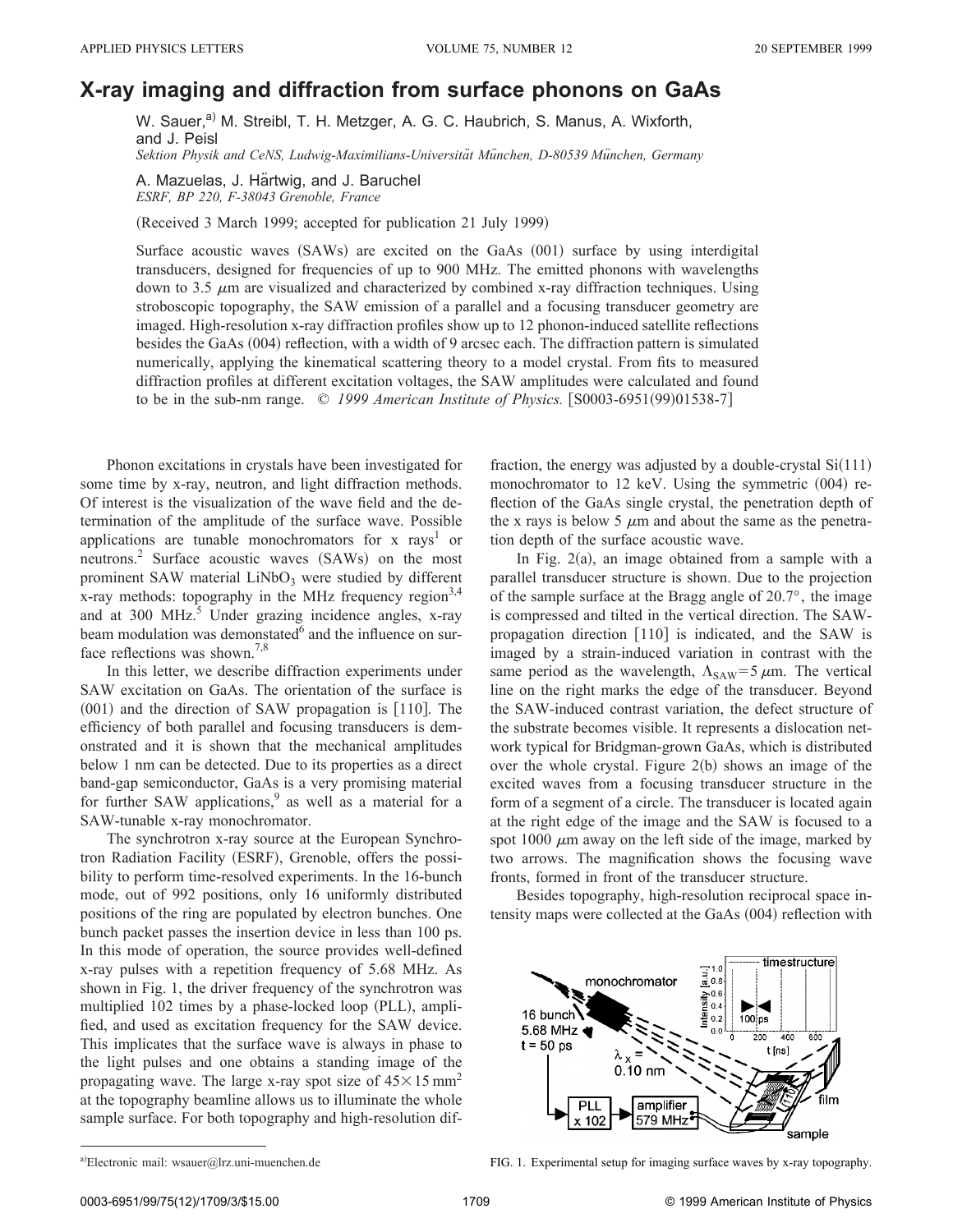

FIG. 2. X-ray topographs of GaAs [reflection (004),  $\lambda = 0.10$  nm] with SAW excitation, emitted from a parallel  $(a)$  and a focusing  $(b)$  transducer on the;right, propagating along [110], and magnified image of the indicated area in  $(b)$ .

excitation of surface waves with a wavelength of  $\Lambda_{\text{SAW}}$ =3.5  $\mu$ m. For this purpose, a four-crystal setup including a  $Si(111)$  double monochromator, the sample crystal, and a  $Si(111)$  analyzer was used. For a detailed description see Ref. 10. In order to illuminate only the fraction of the acoustic path on the sample surface, the beam size was restricted to a spot of  $0.2 \times 0.2$  mm<sup>2</sup>. In comparison to Fig. 1, the sample orientation is now turned by 90°. Thus, rocking the sample and the analyzer stage allows us to record mappings in the area including the direction of SAW propagation  $(Q_{\parallel})$ , and the direction perpendicular to it  $(Q_{\perp})$ . For comparison, logarithmically scaled mappings of the same region without and with SAW excitation are shown in Fig. 3. The mappings show the GaAs reflection with a width of 9 arcsec in the center, where  $Q = K$  holds, with **Q** being the diffraction vector and **K** the reciprocal lattice vector. Due to the wavelength spread a streak along  $Q_1$  is visible. Orientated oblique to this streak, streaks from the Darwin curve of the monochromator and the analyzer crystal are also clearly visible. Under excitation of a SAW with a wave vector  $q_{SAW}$ , symmetric satellite peaks along  $Q_{\parallel}$  at the positions  $Q = K + N \cdot q_{SAW}$  appear. By increasing the amplitude of the SAW, up to 12 side peaks on every side of the  $(004)$  reflection were resolved. With an amplitude of up to  $50\%$  of the  $(004)$  peak, they dominate the diffraction image and even suppress the sample streak.



FIG. 3. Log-scaled, reciprocal space intensity map at the GaAs  $(004)$  reflection without (left) and with (right) SAW excitation.

For an evaluation of the diffraction data, the scattering process was treated kinematical and the Fourier transform over the crystal lattice was performed numerically. The x-ray scattering amplitude is given by the Fourier transform of the electron density and can be written in the general form:

$$
F(\mathbf{Q}) = \sum_{i=1}^{N} f_i(\mathbf{Q}) e^{i\mathbf{Q} \cdot \mathbf{r}_i}.
$$
 (1)

The sum runs over all *N* atoms in the crystal, where  $f_i$  is the atomic form factor and  $\mathbf{r}_i$  is the position of the atom *i*. The sum is calculated at each point **Q** along **Q**<sup>i</sup> . With surface phonons of Rayleigh type, propagating along  $Q_{\parallel}$ , the transversal displacements of the atoms are along  $\mathbf{Q}_{\perp}$  and the longitudinal displacements are along  $Q_{\parallel}$ . The third coordinate remains constant. The displacement field can be calculated<sup>11</sup> and is introduced in the model for the calculation of the scattering amplitude. To restrict the sum on a reasonable number of Fourier terms, the atoms are grouped to cells, which contain 5 elementary cells along **Q**<sup>i</sup> and 10 along **Q**' . The third direction can be ignored, because the diffraction vector **Q** has no component in this direction. Thus, the Fourier sum of Eq.  $(1)$  can be written in the following way:

$$
F(\mathbf{Q}) = \sum_{i=1}^{N_S} f_S(\mathbf{Q}) e^{i\mathbf{Q} \cdot (\mathbf{r}_S + \mathbf{u}(\mathbf{r}_S))}.
$$
 (2)

Here the sum extends over  $N<sub>S</sub>$  cells.  $f<sub>S</sub>$  denotes the structure factor of one cell at the position  $\mathbf{r}_s$ . The displacement of the SAW is taken into account by adding the displacement vector  $\mathbf{u}_S(\mathbf{r}_S)$  at each position of a cell. The structure factor  $f_S$  of the cell is calculated by summing over all the atoms inside:

$$
f_S(\mathbf{Q}) = \sum_{i=1}^{N_C} f_i(\mathbf{Q}) e^{i\mathbf{Q} \cdot \mathbf{r}_i}.
$$
 (3)

The comparatively small displacements due to the SAW within one cell of the specified size can be neglected because the total amplitude of the SAW over its wavelength of some microns is below 1 nm.

With this concept, we are able to calculate the scattering pattern for the performed scans numerically by summing over about  $N_s = 2.5 \times 10^6$  cells. Periodic boundary conditions along **Q**<sup>i</sup> have to be considered, which leads to a sum of cells along a length of multiples of  $\Lambda_{SAW}$  in this direction. Of course, the width of the peaks in the calculation depends on the number of scattering cells along  $Q_{\parallel}$ , which were used. To match the measured width of 9 arcsec, which is limited